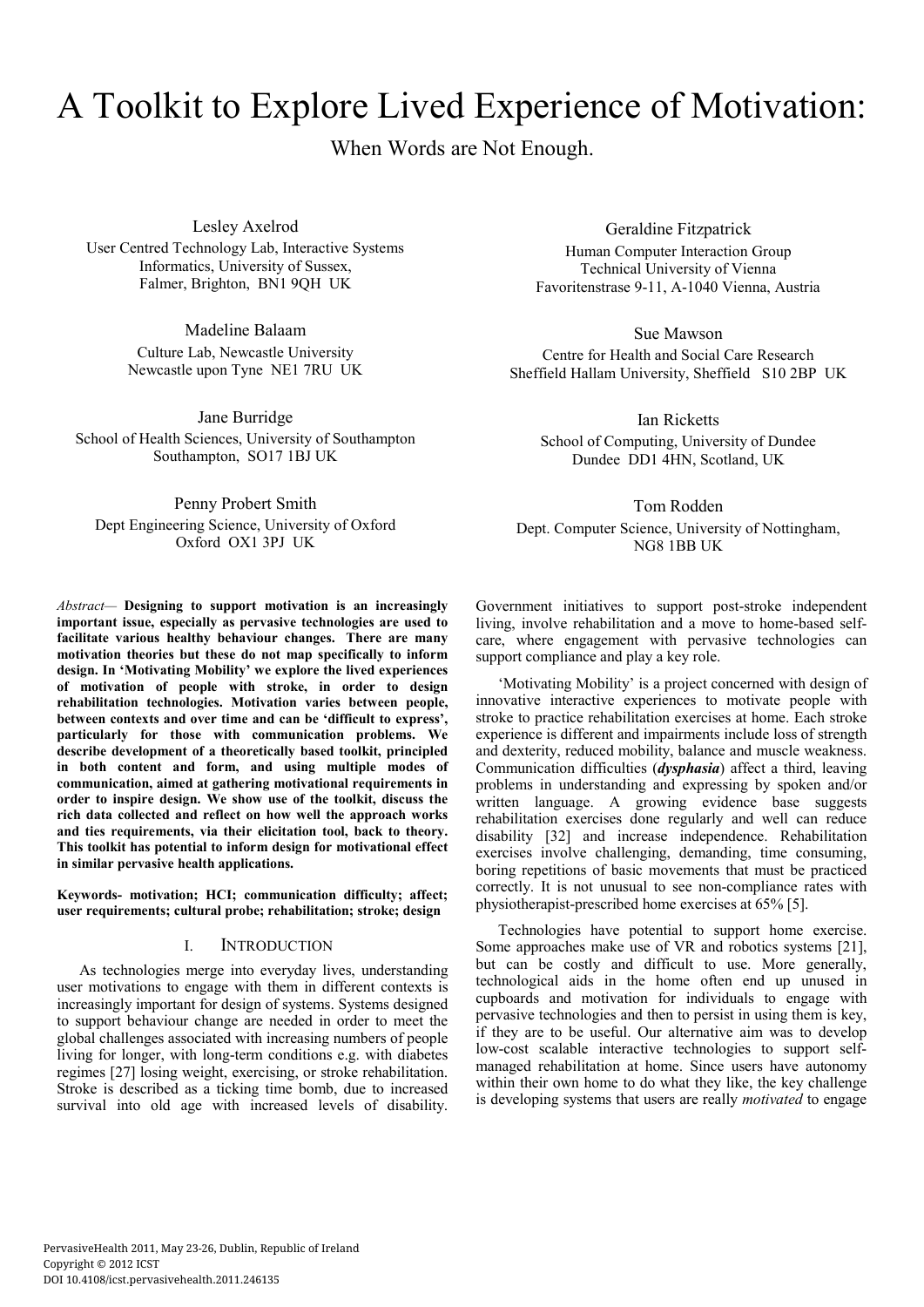with. Working in a multidisciplinary team, the physiotherapists relatively easily determined clinical requirements, in terms of correct movements to be encouraged. Technologists were also able to identify candidate technologies, in terms of sensors and interactions. However, understanding user needs, focusing on personalized motivation, and looking beyond simple fun to provide engaging *and* correct movements and activities was a much more difficult challenge. Firstly, motivation is a nebulous topic, difficult to establish, understand, formulate and discuss for individuals in any case. It is further complicated when need for behavior change is enforced by sudden illness, such as stroke. Secondly, with stroke, communication and cognitive difficulties create particular problems for users understanding typical 'user requirement' questions or articulating answers, especially as many abstract concepts associated with motivation can be hard to capture in words.

In this paper we present a principled approach to understanding lived values and experiences of motivation by people with stroke with a view to designing rehabilitation technologies with care [30], using a toolkit for elicitation of motivational issues. We briefly review motivation in HCI and motivation theories in general, and explain how pilot work illustrated the enigmatic and tacit nature of motivation and led us to seek a more principled process for elicitation. This underpinned the choice of *content* (based on motivation theories and cultural understandings). We show our multimodal approach to address communication challenges in the design of the *form* of the content-based tools and their deployment. Finally we reflect on this method for understanding personalized motivations. The focus of this paper is not so much on systems design to support motivation but on development and use of elicitation tools to understand the intangible issue of motivation, especially when working with people living with dysphasia.

The key contributions of this paper are: 1. the presentation of a principled approach to the content and form of elicitation tools in order to understand motivation and 2. reflection on how well the tools mapped from underlying theory to the data that we collected. This is important for two reasons: usual approaches to understand motivation rely on either interviews or direct interpretation of theories (e.g. [12]); and where elicitation tools are used, content and form tend to be informed by notions of provocation rather than theoretical underpinning or specific communication needs of the target user group.

#### II. MOTIVATION AND DESIGN OF SYSTEMS

One approach to designing systems to support motivation is to take a general approach by selecting a motivation related, theoretical underpinning and study the fit. Ludic and persuasive technologies draw on motivation e.g. [9,17]. Some designs aim to incorporate 'fun' or 'ludic tension' in the expectation this will prove engaging and motivational despite minimal theoretical basis. Other application designs rigorously incorporate motivation related elements e.g. Consolvo et al use goal setting theory, transtheoretical stages of change and presentation of self for technology design [12]. In games and learning, self-determination theory has informed design e.g. Chang et al's toothbrush [10] and Denis and Jouvelot's music learning application [14]. Matthew [28] uses positive reinforcement and trans-theoretical model for a motivational environment to persuade people to use the stairs. Interactive ball games use self-efficacy theory and theory of planned behaviour [6]. Aesthetic persuasive agents have increased the power of messages [24].

However, as we wanted to support more individual than general motivation, we also need to understand *lived motivation* which is complicated, rather unformulated and imbued with many levels of meaning. *Elicitation methods* for insight into nuanced cultural and personal issues such as motivation include cultural probes [18] and their many variations [8,19,20], which give insight, raise design questions and sometimes (although this strays from Gaver et al's intended usage) gather user requirements. The key aspect of probes that we draw on is their support for multimodal and non-verbal engagement, which is essential when words are difficult. Martin et al stress the need to understand *individual* needs in the medical devices domain [25] and this is where such multimodal approaches might well be able to contribute.

While such approaches might be important for reaching beyond functional requirements, it is not always clear *how* the structure of these approaches is decided upon. In particular, we lack principled ways to help us decide what assemblage of methods should be selected to understand and interpret individual motivation. This is in terms of both *content***,** what the methods or tools are seeking to enquire about - as well as *form***,** the physical and interactional form the tools take. For our users, communication issues challenge elicitation of 'motivation'. For such a nebulous topic, even for the general population, a form that empowers narrative, becomes a critical element in the design of any elicitation method. The form can facilitate conveyance of abstract ideas around motivation via non-verbal or alternative sensory means. We next review how we informed content and form of elicitation tools by drawing together motivation theories and pilot study insights.

#### III. TOWARDS CONTENT AND FORM

# *A. Motivation Theories*

Motivation concepts and theories have evolved from carrot and stick approaches in the workplace to a view of complex social processes in many settings. Current thinking considers motivation to be a complex evolutionary process that may be both the cause and consequence of different emotional events, linked to goals, cognition and actions and to factors such as individual personality, mood and physical and chemical makeup of the brain e.g. role of dopamine [31]. While a comprehensive review of motivation theories and their application to HCI is beyond our scope, it is important to be aware that different domains focus on different theories (for summary of theories see [22]). Uses of motivation theories in psychology, health and social care domains are inspiring. In the domain of technology design, self-determination theory has been used to relate social needs to motivation involving autonomy, competence feedback, and relatedness [13] Other relevant constructs include engagement and flow [11] (e.g. video gaming and online settings). In therapeutic domains motivation and adherence to regimes is seen as a dynamic variable relating to progress, skill, self constructs, beliefs, self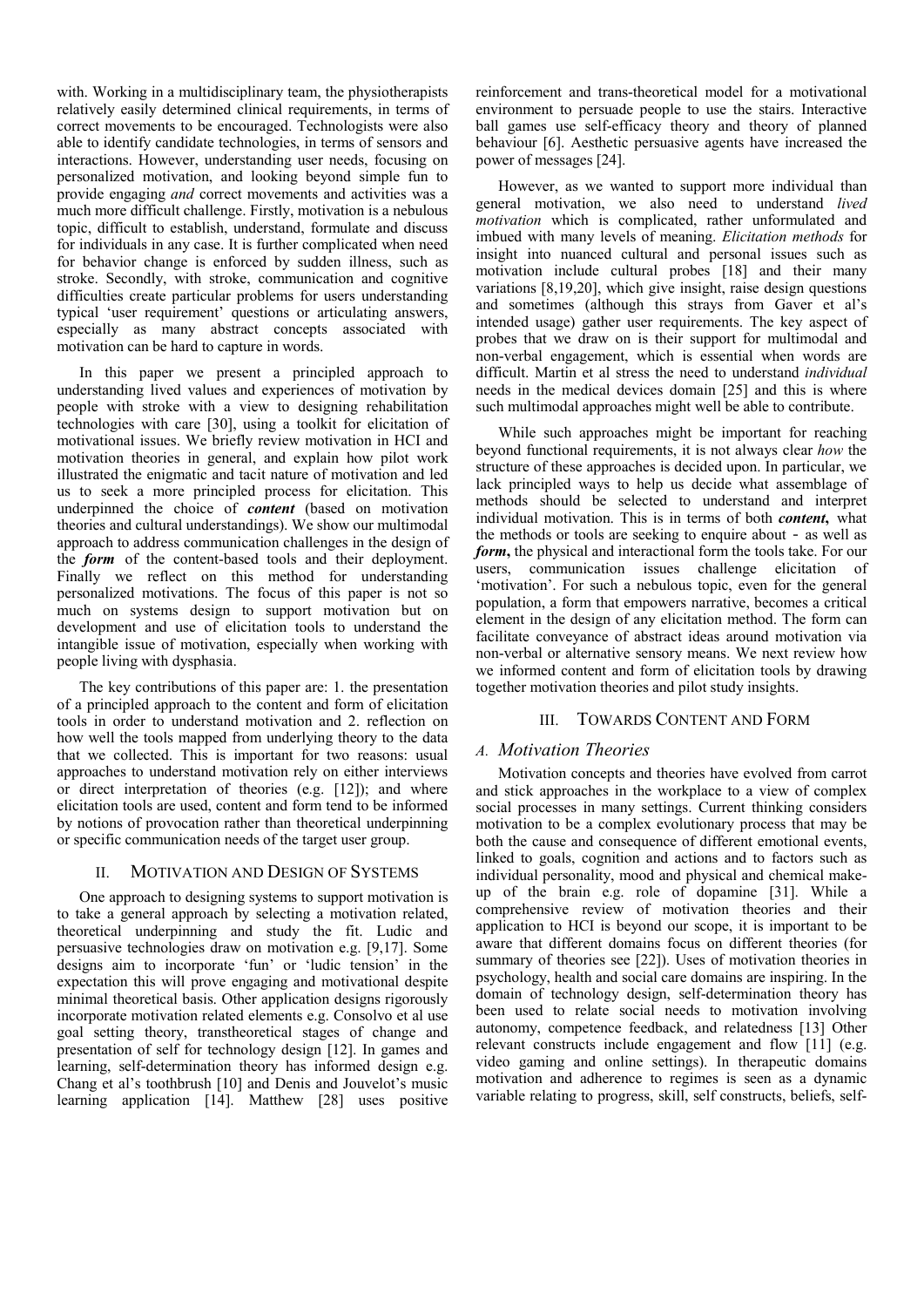regulation, expectations and feelings such as self-efficacy, aspiration and closely linked to hope. Goal setting theory has a well-established evidence base for effectiveness in physiotherapy [4,26] and trans-theoretical model of change is important in chronic disease management and behavior change [15]. In our pilot work (described below) it became clear that various theories and concepts might apply to a greater or lesser extent to different post-stroke individuals at different times and that relying on only one theory or concept could limit our exploration of the lived experience of motivation and decrease the motivational value of our system. There are numerous tools linked to theories for measuring motivational aspects, including self report and standardized assessments, e.g. readiness for change ruler based on trans-theoretical model [15]. We found many of these verbally challenging for people with dysphasia; limited, in that they look at motivation in specific terms; and they lacked nuanced insight for technology design in terms of design requirements and design inspiration. Hence our choice of multi-modal content for our tools was drawn from a range of theories as illustrated in Table 1 (next page).

#### *B. Pilot studies*

In parallel to a review of motivational theories, we conducted pilot studies to gain a broad experiential and cultural perspective of motivation. This included informal in-home interviews and photo tours with 7 stroke patients (and carers as available); observation and interviews with 6 stroke therapists/professionals; 3 focus groups in stroke clubs; and use of a sample of 200 Flickr photos tagged by their owners as 'motivat\*'. We carried out thematic analysis of the resulting data and summarize the key findings here.

Firstly, motivation indeed proved a difficult and nebulous discussion topic, particularly for people with dysphasia to define and discuss personal motivations. Direct questions led to situation-specific, superficial replies and did not provide a basis for design decisions. Photo walk-throughs of homes were revealing and useful, reinforcing the need to design technologies to fit into 'everyday' lived spaces [1]. Motivation was also difficult for the health professionals and voluntary sector organizers to articulate e.g. to explain exactly how they motivate individuals. Understanding of personal motivations was often tacit but critical for clients' engagement.

Secondly, a need for multi-modal materials was apparent. Verbal methods used in stroke clubs such as brainstorming and group-passing techniques to create lists and mind maps of motivational issues proved problematic for members with dysphasia. Closed questions used to elicit simple verbal responses gave better results. Multimodal materials (e.g. clay and drawing materials) were also successful. In focus groups, helper-supported drawings gave unexpected insights via personally meaningful, rich, life narratives about motivation. We also learnt from how health and voluntary sector professionals used multisensory and multimodal activities to empower individual clients, to take part. They also used more than one method for positive reinforcement and encouragement, e.g. saying 'good', in conjunction with physical feedback, such as touching a limb.

Thirdly, varied cultural perceptions of motivation were illustrated in the Flickr photos. People associate motivation with diverse abstract, rich, emotional concepts. Thematic analysis found: aesthetic images; natural phenomena, panoramas etc; inspirational figures; sensory pleasures and humour, such as a coffee cup tagged 'motivational machine'; money; religion; charts, mind maps, graffiti, hand written lists; challenge or competition e.g. sporting effort; travel, distance and speed; 'hygiene' factors such as a picture of the messy room of someone who was seeking motivation to clear it up.

Our pilot studies gave us a baseline understanding of how to better engage with users to elicit motivation and we gained deeper understanding of the lived experience of stroke. We next consider the content and form for elicitation tools.

## IV. PRINCIPLED CONTENT: WHAT TO ELICIT?

Literature and pilot research show motivation is a complex variable from person to person. Motivation may vary within an individual depending on context, for example at different stages of recovery, in different geographic locations, or depending on mood and fatigue (which is a common side effect of stroke). It is this lived experience that we need to understand for design of successful rehabilitation technologies. Content of a motivation elicitation tool kit should include a wide range of prompts relating to the self and these varying influences:

*Motivation at different stages:* We must elicit motivational needs and design requirements to support numerous decision points: the 'prescription' stage with the therapist; initiation of interaction; choice of input device, hardware and application software; and choice of feedback mechanisms.

*Promoting rich personal stories through reflection, narratives and intangibles:* We must consider wide-ranging motivational issues, many of which will be tacit and 'difficult to express' such as emotional, aesthetic and value preferences. We also want to know not only which activities are enjoyed but also the qualities of activities that appeal to individuals. Tools should stimulate explanations of rationales for example telling us stories behind why people value certain items. Rich reflections and narratives should yield insight into experiences, multisensory preferences, avoidances and personal journeys of individuals so that we can draw on relevant theories to address all motivation decision points. Understanding broader qualities will enable us to interpret and apply them to different levels of interaction, and across different types of content over time, and thus avoid boredom or demotivation.

*Information on elements from a number of theories:* Different motivational factors and theories might apply over time for different individuals. For example, our technology is for home deployment, and users' views on home rehabilitation vary. Among our participants, one saw it as part of a daily workload, another as an enjoyable leisure activity; another as necessary to avoid disability; and another practiced to placate a spouse. We need a wide qualitative approach to explore relevance and draw out views relating to a motivational range. A system that is fixed on only one particular theory or premise might relate only to a few individuals or only to their motivational triggers at particular points in time. To support this, we drew on a range of theories, as reviewed in [22], and related literature to generate a list of motivational components.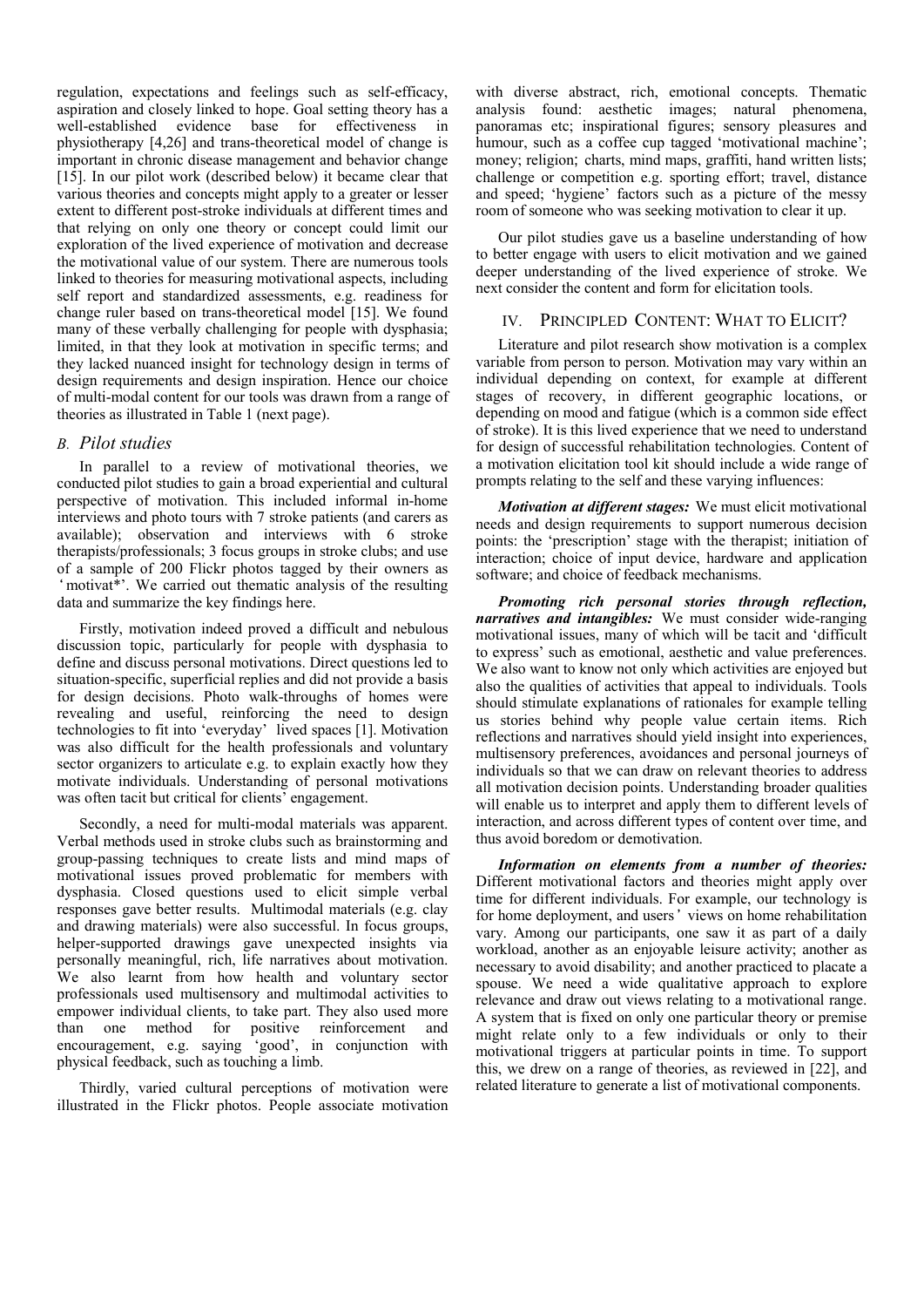EXAMPLE OF QUESTIONS RELATING TO PERSONAL AFFECT: RELATEDNESS TO OBJECTS AND ACTIVITIES - AND THEIR TIE BACK TO THEORY

| Theoretical   | <b>Related concept</b> | Content:                   | Form:                | Sample responses from pilot studies                                                                                              |
|---------------|------------------------|----------------------------|----------------------|----------------------------------------------------------------------------------------------------------------------------------|
| basis         | from theory            | questions / statements     | means of elicitation |                                                                                                                                  |
| Self          | Relatedness to         | Games I like to play       | Top trumps game      | bowls, darts, rummikub, word search, guess the tune and when first                                                               |
| determination | objects and            |                            |                      | heard, simple sums, recognize locations in pictures, nature quiz,                                                                |
| theory        | activities             |                            |                      | cribbage, dancing, sailing, choir, drama, poetry, walking,                                                                       |
|               |                        |                            |                      | gardening, history, football, puzzles, jigsaws, games you can play                                                               |
|               |                        |                            |                      | with children, matching pairs, soduko, music quiz                                                                                |
|               |                        | Most important possessions | Clay impression      | Model of a bottle of 'fine wine' from family vinyard                                                                             |
|               |                        |                            |                      | Impression of a favourite necklace, bought with daughter                                                                         |
|               |                        | The best bit of my day is  | Diary prompt         | at home with my family; driving - I couldn't drive when I had the                                                                |
|               |                        |                            |                      | stroke but now I do; when dad cooks breakfast; remembering                                                                       |
|               |                        | The worst bit of my day is | Diary prompt         | having dressed I am not satisfied with my appearance; I get tired; I                                                             |
|               |                        |                            |                      | wash up; afraid I'll fall - getting to the shops is a problem                                                                    |
|               |                        | My favourite things        | Photo prompt         | flowers in the garden, picture on the wall, embroidery of deceased                                                               |
|               |                        |                            |                      | wife, MBE, collection of badges to evidence charitable giving, CD                                                                |
|               |                        |                            |                      | collection, glass collection, family photos                                                                                      |
| Flow          | powerful positive      | makes me laugh out loud    | Smiley toy           | seeing my children and grandchildren and my sisters; Going to my                                                                 |
|               | affect                 |                            |                      | clubs and mixing with others that are there; conversing with people                                                              |
|               |                        |                            |                      | who are considerate and give me time to express myself - when                                                                    |
|               |                        |                            |                      | socialising being asked directly to myself what I would like to                                                                  |
|               |                        |                            |                      | drink - not having the question put to my wife for a response; just                                                              |
|               |                        |                            |                      | sitting in the garden; getting everything organised; my son /                                                                    |
|               |                        |                            |                      | daughter in law / grandkids / acknowledgement from people who<br>know / breathing easily free from asthma / physical exercises / |
|               |                        |                            |                      | fresh air, countryside, seaside, camping out at Glen Miller festival.                                                            |
|               |                        |                            |                      |                                                                                                                                  |

We categorized and grouped these, resulting in 3 categories each with 10 elements: *Personal affect:* individual inner feelings: relatedness; sensory curiosity; enjoyment; self esteem; autonomy; security; effort; boredom; empowerment and fantasy. **Social interaction:** interaction with others: cooperation; recognition; belonging; affecting others; giving back; morality; respect of others; respect by others; praise and information; achievement and satisfaction. *Task related:* cognitive curiosity; learning; expectancy; productiveness; challenge; goals; skills; creativity; competencies; instrumentality; concentration. For each of these 30 elements, we devised 5 stimuli, relating to the motivational concept, to trigger rich relevant responses (see sample in Table 1, with concept and questions in columns 2 and 3 respectively, and related theory noted in column 1). By using mixed methods, including unfinished statements, tangible cues, and creative activities, we decreased reliance on the spoken or written word.

Having the content and categorized questions relating to elements of motivation from various theories, we turned our focus to the form tools should take in order to successfully elicit such information. Our diverse users need diverse means to fully participate in communicating complex motivations. For users with neurological motor and sensory impairment, participation is very much framed by the tools we present, to empower, rather than disable them. Consequently, we offered a range of multisensory multi-modal media and interaction techniques with alternatives for responses. Offering such a choice of response modes will broaden opportunities for data collection (we know participants will not be able to respond to all items, or in all modes).

In our pilot work, we had noted how tangible artifacts around the home stimulated personally meaningful narratives. We wanted to include tangible tools so that the toolkit should also suit people with different preferences or abilities. Some

tools better suit those who are more visual or like to create e.g. photos, drawing and clay; some suit those who like to write e.g. diaries or labels on artifacts; and so on. It is a difficult and delicate balance that we have tried to strike, to allow for inclusion without being patronizing.

Our Flickr analysis suggested the importance of aesthetic, sensory and emotional elements for motivation, complimentary to elements extracted from theories. Some aesthetic, sensory and emotional tools might be appropriate for tapping into these, in order to obtain data for design decisions.

#### V. FITTING FORM TO CONTENT

The next step was to bring these insights together into a set of principled elicitation tools. The pilot studies had demonstrated the value from photos, drawings and elicitation of peoples' stories and also pointed to potentially useful types of content and forms of elicitation tools. We also drew on a range of rich needs elicitation methods from an assemblage of cross-disciplinary domains e.g. mapping techniques from Rapid Rural Appraisal (RRA) [29] (used to understand needs in developing regions or where communication is in a second language), tools used in therapeutic settings (particularly with dysphasia), bespoke jewellery design [33] (where aesthetics are key), photo stories, and so on, as well as elicitation tools established in HCI such as probes [18] and sketching.

We mapped these forms of elicitation to the content questions that in turn mapped to theories (see column 4 of Table 1), offering a range of elicitation modes for each category. For example a plethora of motivation theories have concepts associated with 'relatedness' (an exemplar in Table 1, column 2). Relatedness can be applied to both people and to environmental objects and activities. Deci & Ryan [13] describe relatedness with the environment and social world as one of three universal innate motivational needs. We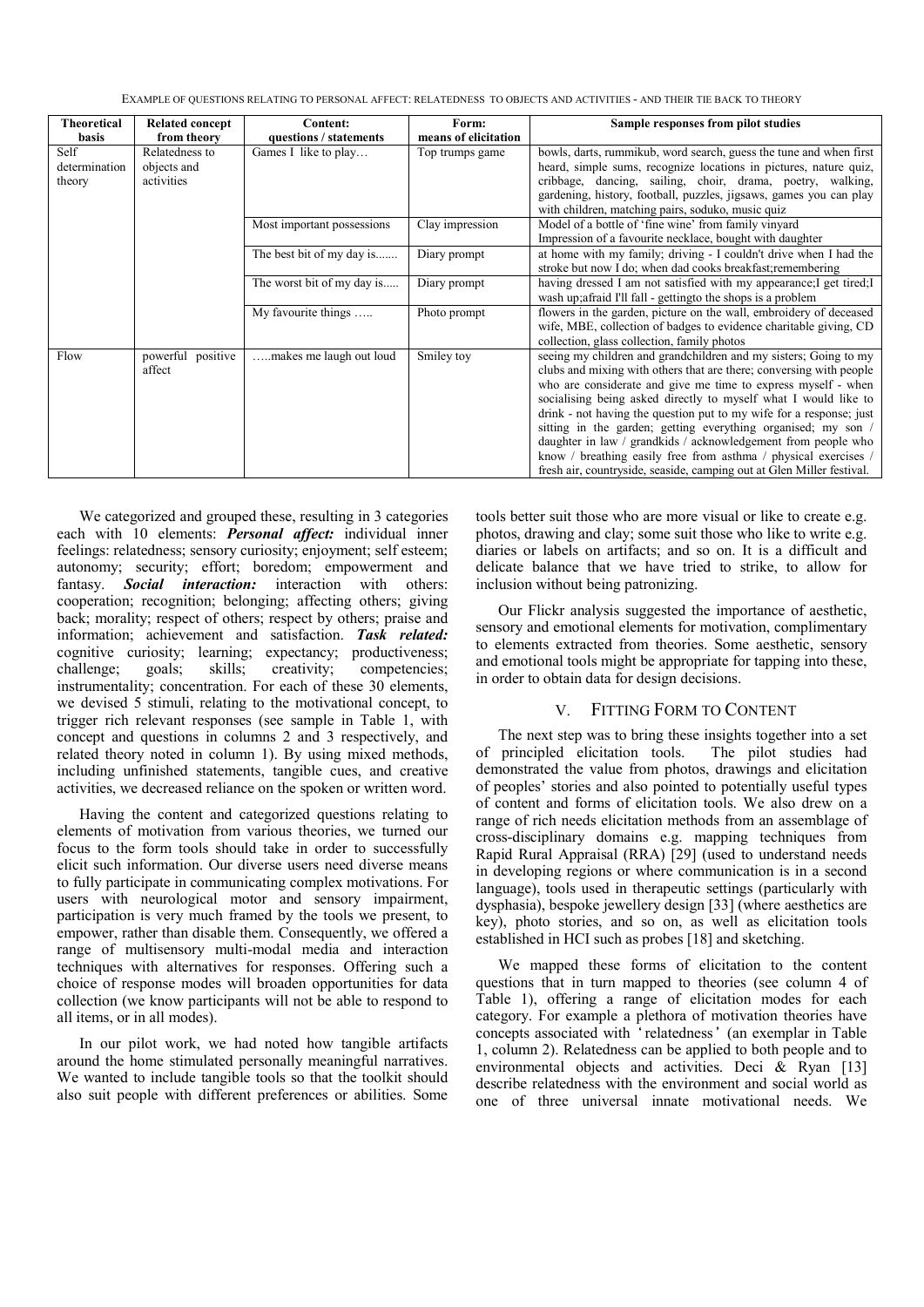categorized relatedness under 'personal affect' and designed five questions (content) to elicit the participants' most related objects and activities, such as favourite games, possessions and best and worst parts of daily routines. We then assigned tools (forms), including reflective affective diaries, clay impressions, photos, mapping activities and a card game for ranking attributes of pastimes. Ideally each concept should have 'create' forms and 'speak or write' forms in the toolkit, so that users can select by their own preference.

#### VI. HOME STUDY METHODS

*Participants* To explore the use of these tools for eliciting understanding of motivation, we recruited 7 participants aged 60-85 from three different stroke clubs. Volunteers were vetted for suitability by their stroke club organiser, who knew them well and could judge them as suitable for taking part. All were several years post-stroke, living independently or with minimal support, and with impairments and co-morbidities typical for this group. All expressed desire for physiotherapy exercises and had a history of private, NHS domiciliary, or inpatient physiotherapy support. One had written exercises that she had difficulty in reading and did not practice. Some had no physiotherapy contact in the past year. With each participant we conducted interviews, undertook home tours (documented with images, maps and video) before leaving an activities box.

*Semi structured interviews:* We developed topics, based on our motivation categories to guide interviews and recorded 'stroke journeys', of rehabilitation and motivational aspects of life. Family, friends and carers took part as available.

*Still images and videos:* We conducted tours of homes to help us understand suitable placements of technologies, and give insight about motivation, lifestyle and attitudes [1], e.g. most comfortable or useful areas of the home, favourite places to sit, available work surfaces, notable possessions, etc.

*Mapping:* (after [29]). We used the domestic walkthroughs to prompt narratives about uses of rooms and histories. Emotion maps of the home were compiled and colour coded stickers were used to add ratings of affective states. We also asked participants to create Body Maps to reveal feelings and experiences about exercising different body parts.

*Activities box:* Participants were given sets of tangible elicitation activities with labels for completion, in a gift box intended to invoke reciprocal feelings of gift giving (see Fig. 1). Items related to wide-ranging elements of the self and motivation (as per Table 1, several inspired by [33] e.g. sensory cues and top trumps game). We included 'red letter day' cards for recording events; a wish upon a star list; a medal to trigger stories of achievement and fulfillment; scented pillows for recording of dreams and nightmares; a motivation mind map; a small 'swimmer' toy, relating to struggle; a version of a card game to rank pastimes; a disposable camera with motivation prompts [after cultural probes [18]); an alien toy (after defamiliarizing the familiar [7]); negative and positive affect diaries; a folder for sketching and clay for modeling motivation related ideas; a smiley toy relating positive affect; and 'five senses' items. Participants were told there was no need to complete all items and the activities box was left with them for one month.

Activities box



#### VII. RESULTS

We recorded an hour-long interview (with audio tape as an aide memoire) for each person, collected 214 photographs (mean of 30 per participant) and emotion maps of body and home for each. Interviews evoked rich motivation narratives and personal stories. Participants reported enjoying taking part and using the activities box and were generous with their time, patiently sharing stories, despite verbal struggles at times. Items in the toolkit were completed to varying degrees with two participants completing very few due to health complications during the study period, two completing nearly every item and three between one and two thirds. Table 1, column 5, shows a sample set of responses. All responses were entered into a database and transcripts of narratives and annotated images and artifacts were thematically analysed.

#### *A. Personalised Stories*

People gave rich specific understandings exposing key personal motivational elements about what 'made them tick', to feed into design of personalized systems. Responses to artifacts led to fascinating insights. Take Irene, in her late 80s, who after two strokes still lived alone in the terraced house where she was born in 1920. Irene was a highly reserved individual who did not initially volunteer much information about herself. Her motivation for attending stroke club, despite difficulties with transport, was to act as a helper there to benefit others. She was reticent during interview, but was empowered during the mapping and tour of her home and her story started to unfold. A hand worked tapestry quoting William Morris summed up her attitude. 'Have nothing in your houses that you do not know to be useful or believe to be beautiful'. It also demonstrated her social connectedness – she had decided she was too old for sewing such fine work and gave the half finished item to a neighbour along with all her sewing kit. The neighbour had completed the tapestry as a gift for her. One ornament prompted dreams of foreign lands and another evoked her MBE investiture. These reminiscences sent her into 'flow'. Her comment when showing us her stairs, revealed her fear of falling (hygiene factor) 'I might be one of those people they find lying dead after three weeks'. One candidate space for technology had negative connotations associated with her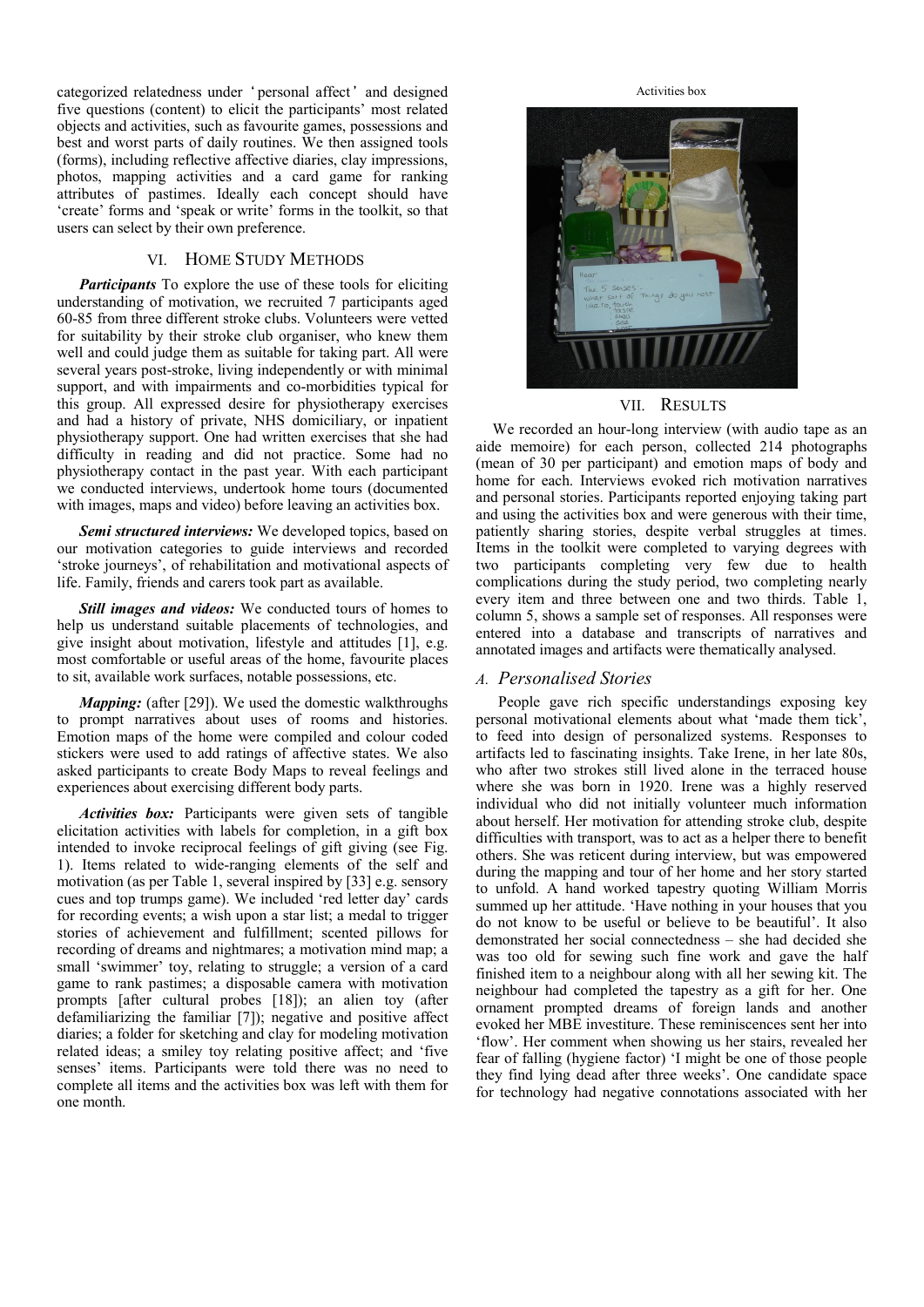parents' death. In response to a sensory activity, she told us she loved the touch of velvet and the sound of Rachmaninoff and Purcell. It transpired that music was central to her life, (and thus might prove intrinsically motivating). She had played piano semi-professionally and accompanied various groups, where she 'enjoyed seeing people smile when I played'. Since stroke affected one side, playing was 'not the same left handed'. She had no means of playing recorded music. Life was restricted and she longed for flow from music, engagement in familiar pastimes, opportunities to reminisce and social opportunities to 'give back'.

#### *B. Emergent themes*

From a thematic analysis of the data we gathered, against a background understanding of the literature on stroke and motivation theories, we identified sets of emergent themes. Consideration of these can help shape a design space with details relevant for tailoring designs for individuals. *Social connectedness*, themes: family, friends and references to wider society such as being a good citizen or group member and 'giving back' to others. *Home setting* themes were: the aesthetic fit to the home; the use of rooms and surfaces (liable to re-purposing); the importance of home aids and adaptations; feelings about spaces; prior technology experiences; maintenance and safety issues; memorabilia, clutter and reminiscence; individual differences; new or renewed interest in old pastimes; importance of social interaction. *Personal information* themes were individual differences; loss of autonomy; loss of things loved; negative views of self; fears and negative attitudes to technologies; barriers to uptake of technologies; independence and well being; social activity; desire to give back; aesthetic sensitivities.

## VIII. DISCUSSION

Our focus here is on describing how useful our tools were as a principled method for understanding lived motivation in order to inform design, rather than producing full results around what motivates those living with stroke. The toolkit succeeded in eliciting rich information including illustration of abstract and intangible aspects of motivation for design inspiration as well as much opportunity for reflection on the approach.

Working with this user group proved challenging in many ways. Methods were time consuming due to the need for a slow pace, breaks and support, particularly for those with dysphasia. We might elicit knowledge about the user from a second party e.g. physiotherapist or stroke club organizer but ethical and confidentiality issues are a barrier to sharing such information. Input from carers is an issue for consideration. Few of our sample had spouses or 'live in' carers. Each participant had important relationships and more input from these contacts might have been very valuable and given us alternative or additional information. On the other hand, our methods fit well within a participatory design tradition as we have involved various stakeholders, including patients, carers and therapists and empowered users with a range of communicative needs to communicate their values and experiences. The understanding we gained from this approach was later carried though to design of prototype systems [2,3,23,34].

*Reflecting on content:* One aim with the toolkit was to go a step beyond motivation theories as a high level understanding of factors for motivation, because these lack the low level detail important for design. E.g. theories show the importance of intrinsic motivation (doing things because they are innately satisfying) but they do not tell us what activities or what quality of activities will offer intrinsic motivation to an individual. Our methods successfully uncovered this and other topics such as flow and engagement that are relevant to motivation but are not central to motivation theories. E.g. one theme emerged relating to sensory and aesthetically pleasing items. We obtained a lot of design inspiration and practical information about how to meet these needs. More work is needed, however, to establish the balance of content (see later discussion).

*Reflecting on form:* Using a mixture of visual, tactile and oral methods and allowing both written and creative responses worked well and enabled diverse participants to be included. Initial home visits were immensely worthwhile and helpful. Just stepping over the threshold was to step into the world of the participant (as is the case in much fieldwork of this kind). We were instantly struck by factors such as the condition of the home, reflection of aesthetic tastes, alterations to accommodate living with stroke and so on. There was a feeling of the researcher being treated as guest and looked after which gave power to the participant and seemed to predispose them to be helpful. Video recording was less successful and felt intrusive. In contrast individuals were keen for us to take still photos as they showed us around and presented their prized possessions.

The elicitation toolkit encouraged reflection and recording of thoughts associated with motivational elements. Elicitation activities acted as prompts for narratives and gave insights into personal journeys, experiences and multisensory preferences. Some items were more or less popular with participants than others. The disposable camera was not popular. One returned it unused saying it was a waste as 'cameras are so expensive', one could not understand how to work it despite instruction, one took a series of blurred and unusable prints. Our process, of visits and activities, was costly of researcher and participant time. Participants had individual difficulties unrelated to their stroke that we had not fully appreciated that affected their timely completion of the activities. One lady 'hid' the extent of her visual deficiencies, possibly intending to maintain face. Most users needed large print, which affected design of tools, e.g. disposable cameras as probes with prompts in small font would not work. Minor or routine problems, once added to existing conditions and daily struggles, could prove a tipping point. For example, one person needed dental work that meant they were unable to cope with any other tasks for some time. We had no knowledge of the order in which activities were undertaken, which might affect end data. Once started, individuals tended to run on the same train of thought e.g. relating to people or natural beauty. Just as in conversation, we are always reconstructing what we say, based on what has gone before, themes might have carried over to subsequent activities but we had no way of evaluating this. Some questions were undoubtedly leading e.g. asking about the five senses.

The choices participants made as to which items in the activities box to complete were interesting. In face to face interviews people tended to be upbeat in their responses, but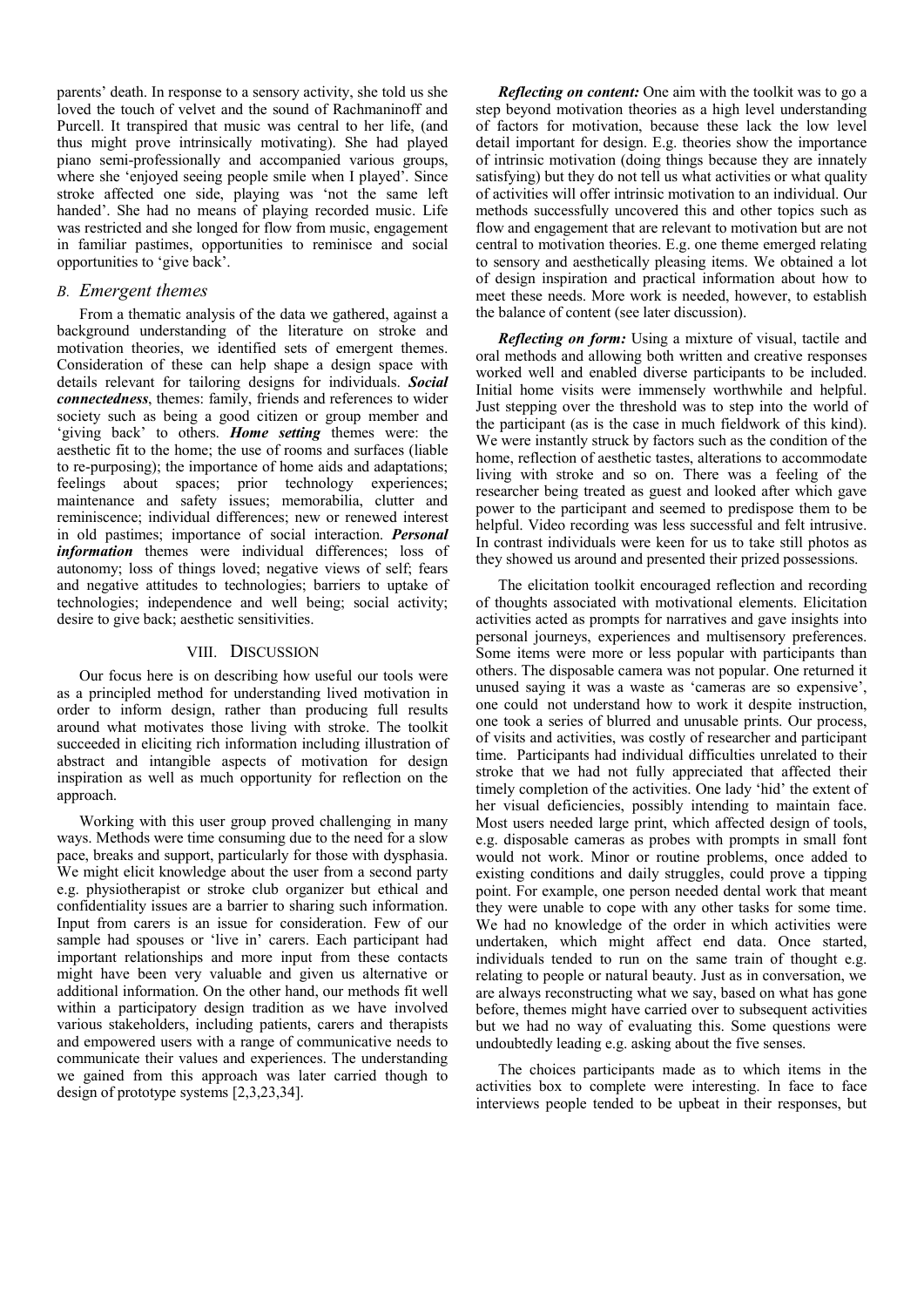another, more intangible and often surprising side effect was revealed by responses to items from the activities in the toolkit - sometimes revealing what they felt they could not do. This supports the notion that probes can disrupt the everyday narratives that we tell ourselves about who we are and what we do. E.g. one man, asked about preferred activities in the interview, did not mention music. In the toolkit, asked what made him happy, he described listening to music 'as I can't play the piano now so I am limited to listening'. Several people revealed low self-esteem and expectations, e.g. annotating the medal with 'I don't deserve a medal because for the last few years I have done nothing of great repute'. When asked about personal interests in the interview, typically this resulted in a list of socially desirable activities, such as those carried out at the stroke club. When left with the toolkit, people went to a great deal of trouble to illustrate their feelings and motivations leading to more reflective responses, although items were not always used as intended or expected. E.g. one man lived on his family vineyard but did not emphasise this in our interview - it was just his address. Using the toolkit he crafted a clay model of a bottle of 'fine wine' and described wine as a 'sensory' stimuli which led us to reflect about his family life, everyday experience and interest was bound to wine making. This type of data can greatly inform motivational technology design.

In every case there were significant benefits from the follow on visits required to collect the toolkit. We capitalized on the fact that participants were keen to chat at this point. The time delay since the initial visit gave time to reflect - so we could listen to an extra narrative or clarify something that had initially seemed unclear. Participants had things they wanted to add: 'I've been thinking…', 'I didn't put this, but….'. For example one man had been thinking hard about how technology could motivate him to exercise. He remembered a 'wind up' torch that was charged by a squeezing action and on reflection thought that had huge potential for motivation – 'you could be storing up energy'. He thought that would be more motivating than a similar functional exercise (squeezing a rubber ball) that the physiotherapist had prescribed.

The amount in the toolkit needs consideration. Participants liked the activities and did not report feeling overwhelmed by them. Having an extended period of time allowed for reflection and participants had obviously put considerable thought into their responses. This method undoubtedly generated thoughts and narratives we would not otherwise have captured. We wanted to provide opportunities for different modes of response and build in redundancy for users. Although participants were told there was no need to complete all items, in their eagerness to please and help us several felt a need to try to do so and asked for extended time for completion. The understandable desire to complete the task is at odds with the design of this method. There may be disadvantages in having too many items but redundancy also means that if individuals use more than one of the tools, we can triangulate data and add power to our findings. E.g. one very independent lady saw exercising alone as a duty, but responses to the happy toy, red letter days and top trumps games, revealed a real joy in social interaction with her family. Her love of the great outdoors was revealed by her responses to what made her laugh out loud (playing in the sea), feeling free as a bird (riding her mobility

scooter along the beach) and the place she would most like to be (on a mountain). Sometimes remarkable agreement showed between participants, e.g. for the red letter day activity three people said that children playing made them 'laugh out loud'. This might be due to appearance of the tools (small toys might be viewed as childish). Tools to promote reflection are crucial and more work will identify most useful forms for elicitation.

*Reflecting on the principled approach* We were able to tie back participants' responses to the elements of motivation that we had categorized, and to the underlying concepts and theories of motivation. Our method allowed us to clearly relate narratives and information about individual motivations to theoretical aspects of personal motivation. E.g., in response to the request to make a clay impression, one lady made a clay impression of a necklace bought on a shopping trip with her daughter. She explained she frequently went shopping, as she found visiting the shops cheered her up (see sample in table 1). She clearly related to objects that related to social activities and that could be a design trigger, perhaps for a game involving shopping or an activity connected with shopping or linking her with other shoppers. This fits to relatedness to both objects and people that is an element in a number of theories, including self determination theory. We could fit this to social learning theory by allowing her to compare her 'shopping finds' to others. We could also build a reinforcement schedule around this theme. Another man told us the worst bit of his day was getting up as his disability meant that his routine of getting ready for the day was extremely tiring. According to needs theory he will not be ready to progress to rehabilitation tasks until this basic need of resting is satisfied. This might lead to design of activities where users determine the pace or pause the system for a rest. The sensory stimuli gave us information that we could incorporate in design that might lead to individuals feeling intrinsic motivation to use the technology, e.g. preferred textures.

By relating data to multiple theories of motivation and related issues such as hope, flow and change readiness [15] we were able to uncovers elements of potential importance for practical design. E.g. a participant with short-term memory and other subtle cognitive difficulties found it very hard to initiate activities. In design of applications for individuals we can consider different aspects and evaluate their importance for adoption and use of applications in the home. In future work we can explore differences in data and design resulting from use of one, compared to multiple theories. We can experiment to identify the most useful elicitation tools to use for a refined version relating to refined set of questions and categories.

#### IX. CONCLUSIONS: DESIGNING FOR MOTIVATION

In this paper, we address the issue of how to draw on various theoretical, cultural and lived understandings of motivation in order to develop a motivation elicitation toolkit, principled in both content and form, suitable for people living with stroke. We describe our approach to developing the toolkit and discuss how it was used to understand motivations of individuals living with stroke, to engage with home-based exercise technology, despite dysphasic and other difficulties. We were able to use the findings from our methods in two ways. Firstly we were able to distill some general principles for our designs and secondly we were able to identify some